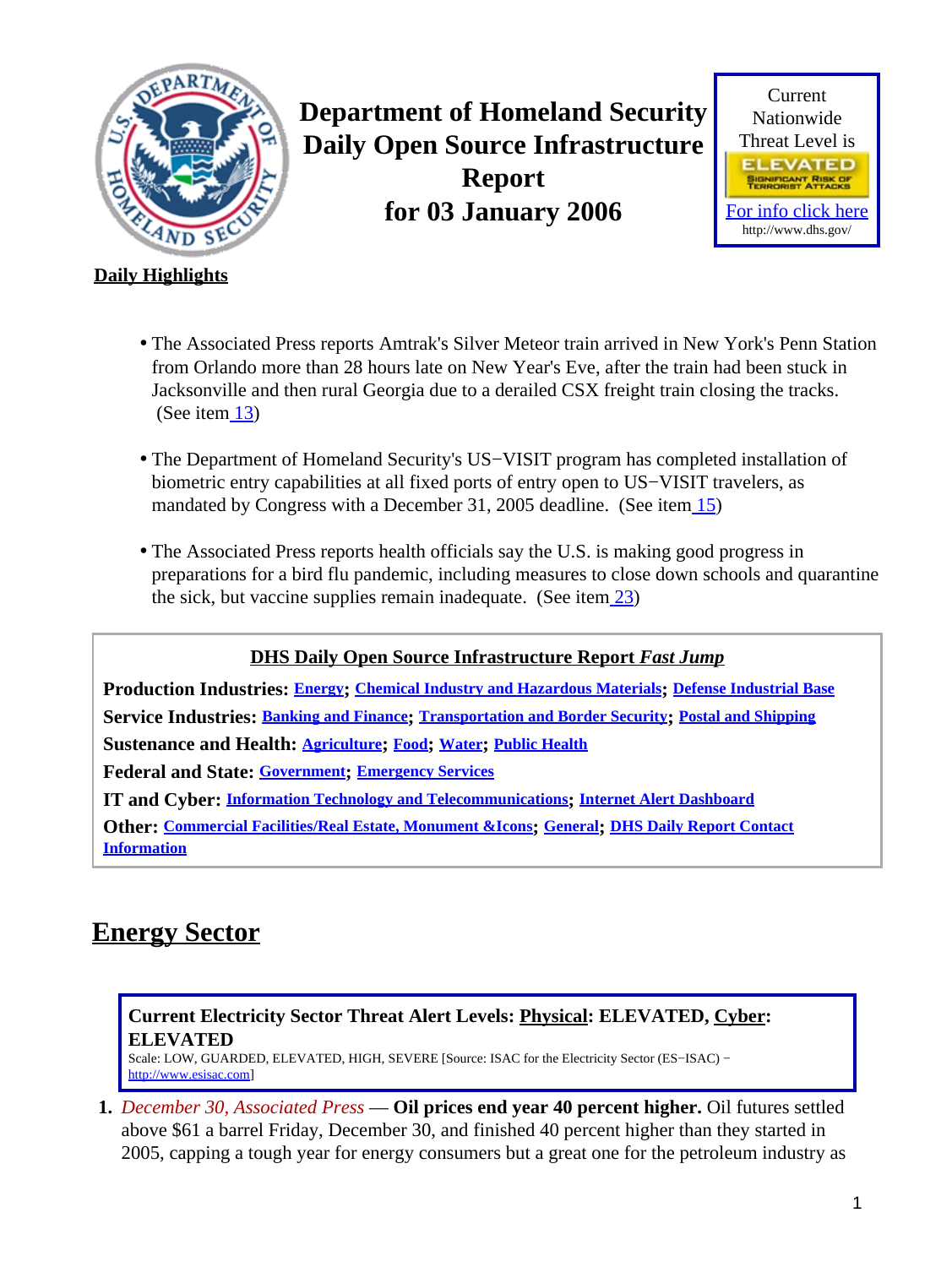prices soared amid strong demand and tight supplies. Many analysts believe the average price of oil will be below \$60 in 2006, but not by much as U.S. and Chinese economic growth continues and Organization of the Petroleum Exporting Countries members express growing interest in a production cut, perhaps as early as the first quarter. While unthinkable just a few years ago, a price near \$50 a barrel would actually be welcome news to energy−intensive industries such as airlines and trucking companies, who have retooled their operations to use fuel more efficiently. There are signs that some homeowners and motorists are also making small changes to keep their energy consumption in check, though analysts say demand is still on the rise and that the tight supply of refining capacity in the U.S. is likely to boost the country's dependence on imports and keep pump prices high.

Source[: http://www.washingtonpost.com/wp−dyn/content/article/2005/12](http://www.washingtonpost.com/wp-dyn/content/article/2005/12/30/AR2005123000282.html) [/30/AR2005123000282.html](http://www.washingtonpost.com/wp-dyn/content/article/2005/12/30/AR2005123000282.html)

**2.** *December 29, Associated Press* — **U.S. oil companies to end absence in Libya.** Three U.S. oil companies said on Thursday, December 29, they will end a 19−year absence in Libya and pay \$1.83 billion to resume oil production. ConocoPhillips Co., Marathon Oil Corp. and Amerada Hess Corp. will share the production from a 350,000−barrel a day operation with the Libyan National Oil Corp. The return to Libya reflects renewed U.S. interests in the North African country after the U.S. government last year lifted nearly two decades of economic sanctions. In a February 2005 report, the U.S. Department of Energy said Libya is ready to become a major oil exporter again, especially to Europe. Oil companies worldwide have been seeking to renew as well as pursue new exploration and production rights in Libya. Source[: http://www.washingtonpost.com/wp−dyn/content/article/2005/12](http://www.washingtonpost.com/wp-dyn/content/article/2005/12/29/AR2005122901115.html) [/29/AR2005122901115.html](http://www.washingtonpost.com/wp-dyn/content/article/2005/12/29/AR2005122901115.html)

[[Return to top](#page-0-1)]

# <span id="page-1-0"></span>**Chemical Industry and Hazardous Materials Sector**

**3.** *January 01, Statesville Record and Landmark (NC)* — **Dust fueled deadly Purina mill explosions.** The exact cause of the explosions that ripped through the Land O'Lakes/Purina feed mill Friday, December 28, fatally injuring one employee and burning another remains unknown. But investigators have determined how the fire spread so fast and violently throughout the 40,000−square−foot plant. Iredell County Fire Marshal Lloyd Ramsey said that the blaze began when sparks ignited dust in the milling operations in the basement level of the tower building, setting off a series of explosions that ripped though the plant. The initial explosion was small but stirred up more dust, which created another explosion, and another, each growing in magnitude, Ramsey said. The spark could have come from a machine malfunction or even static electricity, he said. "Everything goes through pipes...Anything could have gotten in there and caused this to happen," he said. The blasts began around 4:30 a.m. EST Friday while eight people worked the third shift. Mocksville resident Jimmy Booe, 24, died Saturday morning, December 31, from burns he received in the explosions. The fire, which burned all day Friday and into Saturday morning is mostly extinguished. The explosions made the tower building structurally unstable, Ramsey said.

Source[: http://www.statesville.com/servlet/Satellite?pagename=SRL%2F](http://www.statesville.com/servlet/Satellite?pagename=SRL%2FMGArticle%2FSRL_BasicArticle&c=MGArticle&cid=1128769042801&path=%21frontpage) [MGArticle%2FSRL\\_BasicArticle&c=MGArticle&cid=1128769042801&p ath=%21frontpage](http://www.statesville.com/servlet/Satellite?pagename=SRL%2FMGArticle%2FSRL_BasicArticle&c=MGArticle&cid=1128769042801&path=%21frontpage)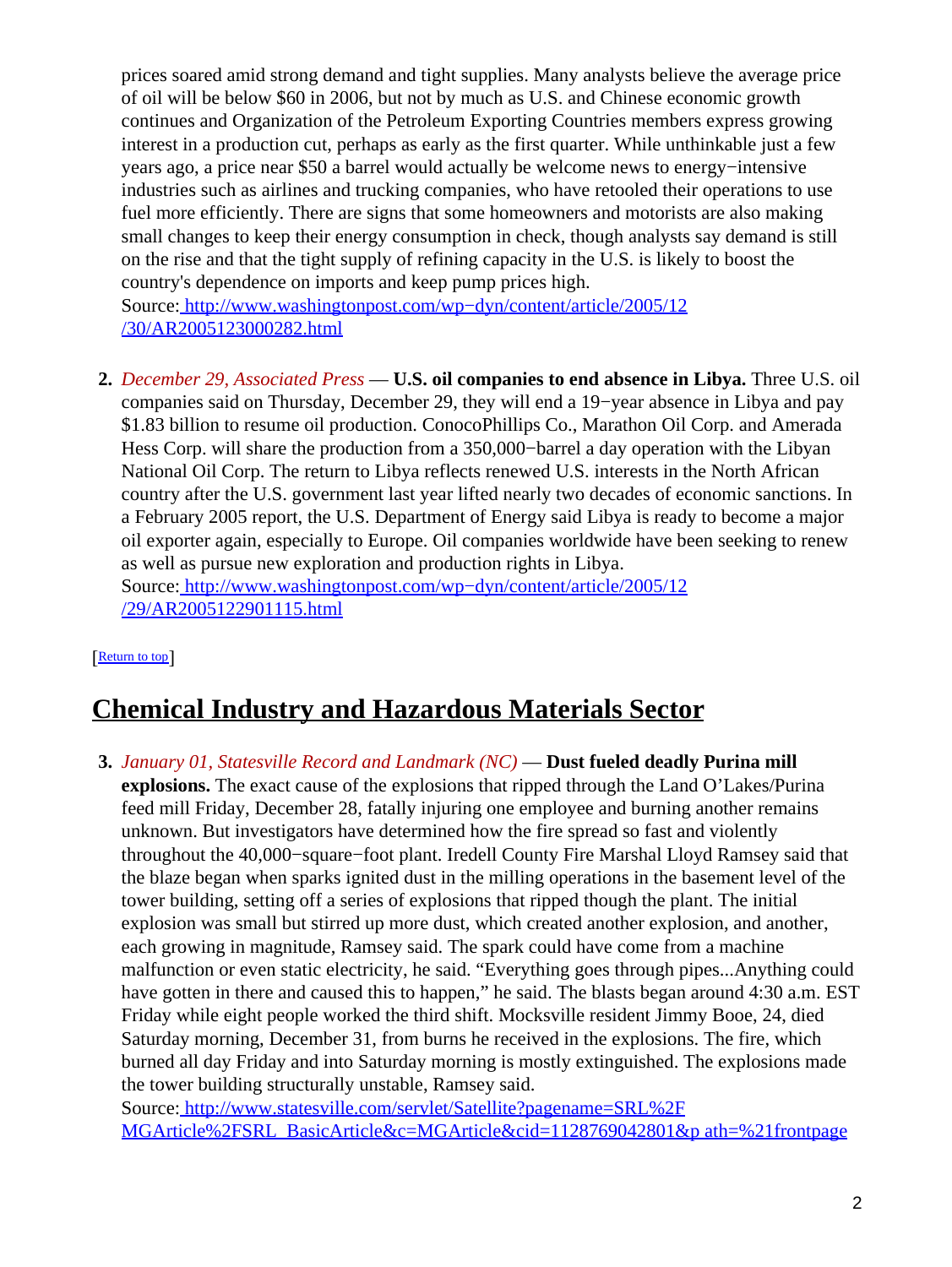**4.** *December 29, Associated Press* — **Massachusetts' highway closed after possible Hazmat spill.** A stretch of Route 9 eastbound in Westborough, MA, was closed for a time Thursday, December 29, after a truck carrying radiological medical material crashed on the highway. A spokesperson for the state environmental affairs office says a box of the hazardous liquid broke when the truck collided with a pickup. None of the vials in the box broke, and tests showed normal radiation levels. Radiological material, commonly used in medical testing equipment, was being transported in a truck owned by Cardinal Health Link of Woburn. No injuries were reported.

Source[: http://www.wrgb.com/news/regional/regional.asp?selection=art icle\\_45483](http://www.wrgb.com/news/regional/regional.asp?selection=article_45483)

**5.** *December 29, NBC−11 (CA)* — **Officials investigate source of mercury spill in California.** Livermore, CA, fire officials said Thursday, December 29, that a mercury spill in a residential neighborhood has been contained, no one has been injured and no evacuations have been required. Livermore Fire Department Division Chief Glen Haendel said a passerby spotted mercury in gutters at the intersection of Olivina and Bernal avenues about 3 p.m. PST Wednesday, December 28. Haendel said firefighters responded to make sure the mercury didn't get into storm drains and called the California Environmental Protection Agency for assistance. Although no one was evacuated, residents were asked to shelter in place, and were permitted to come and go from the neighborhood. The source of the mercury spill is still under investigation, Haendel said. Mercury vapor can affect the human nervous system, lungs, kidneys, skin, and eyes.

Source[: http://www.nbc11.com/morenews/5711225/detail.html](http://www.nbc11.com/morenews/5711225/detail.html)

**6.** *December 29, KCRA−3 (CA)* — **Potentially fatal gas leak at sewage treatment plant in**

**California.** A potentially fatal gas leak at a sewage treatment plant has occurred in Olivehurst, CA, near Sacramento. Western Water −− one of the largest environmental companies in the state −− shut down the site after chlorine gas was accidentally released. The Western Water claims that the alarm was turned off and that its workers had no idea there was a leak. Tim Shaw, of the Olivehurst Public Utility District, says that no lives were ever at risk, adding that just a very small amount of gas leaked out. He also said that the alarm system worked. A report by the plant's chief operator says the alarm sounded but the warning lights failed to work. Shaw said all the problems have been addressed, and the alarm system has been repaired. Source[: http://www.msnbc.msn.com/id/10642669/from/RSS/](http://www.msnbc.msn.com/id/10642669/from/RSS/)

**7.** *December 28, Toledo Blade (OH)* — **Refinery pipe in Ohio spills gasoline components.** A leak at a Sunoco refinery early Monday morning, December 26, in Oregon, OH, forced dozens of workers to stay home on Tuesday, December 27. About 100 gallons of gasoline components leaked from an underground pipeline at the Sunoco Inc.'s refinery, near an ongoing construction project there. Officials said about five or six gallons of the leak included a carcinogenic gaseous component known as benzene. About 200 contract construction workers, who were not scheduled to work Monday, were sent home or told to stay at home yesterday as a precaution, officials said. The workers are contracted to complete a \$100 million hydrogen production complex owned by BOC Group Inc. on the northeast corner of the property. The area of the leak was cleaned with a vacuum tanker truck, and gas in the area was allowed to dissipate naturally. Jeanette Ball, manager of Toledo's department of environmental services, said her department took air samples for benzene at the property's perimeter and determined that the leak had been contained to the property. She said "minimal" traces of benzene were found,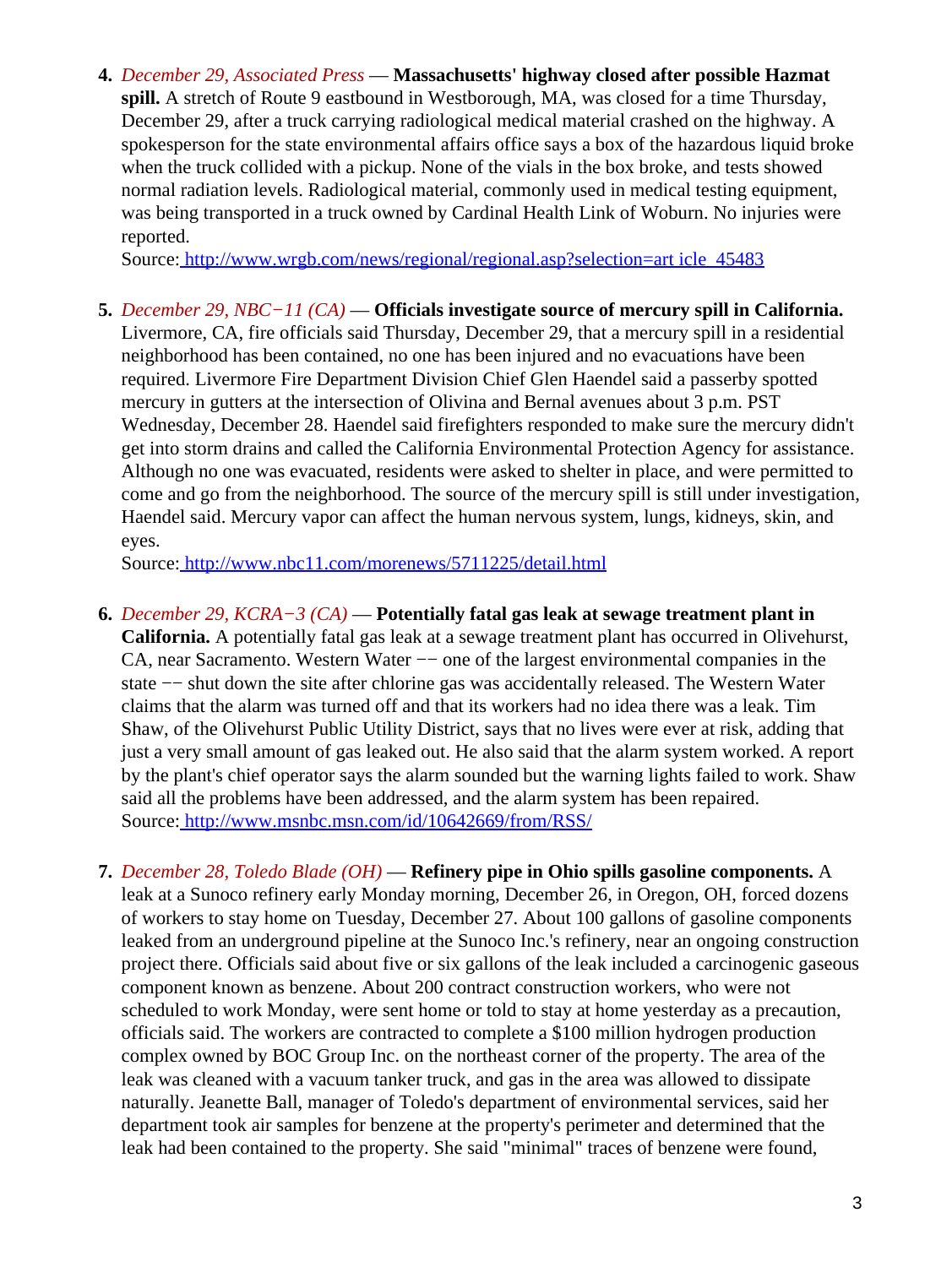traces well within the Environmental Protection Agency's standard. Source[: http://www.toledoblade.com/apps/pbcs.dll/article?AID=/200512](http://www.toledoblade.com/apps/pbcs.dll/article?AID=/20051228/NEWS01/512280400/0/NEWS) [28/NEWS01/512280400/0/NEWS](http://www.toledoblade.com/apps/pbcs.dll/article?AID=/20051228/NEWS01/512280400/0/NEWS)

[[Return to top](#page-0-1)]

## <span id="page-3-0"></span>**Defense Industrial Base Sector**

**8.** *December 30, Reuters* — **EADS, ThyssenKrupp to buy BAE naval firm.** European aerospace group EADS and Germany's ThyssenKrupp Technologies said on Friday, December 30, they would jointly buy Atlas Elektronik from BAE Systems, in a move aimed at strengthening Europe's fragmented naval industry. ThyssenKrupp Technologies will own 60 percent of Atlas Elektronik, which makes sonar equipment for submarines and ships, with EADS holding the remaining 40 percent. BAE, Europe's largest defense equipment company, had put Atlas up for sale earlier this year, which some analysts said indicated a shift toward focusing more on the larger U.S. defense market. The takeover of Atlas, whose equipment is used in submarines and other vessels, comes as Europe's naval shipbuilding industry starts to consolidate in the face of stiff global competition. Europe's military shipyards have come under pressure due to tight defense budgets, increasing demands for integration among ships and the systems they carry, and mounting competition from the United States and Asia.

Source[: http://www.nytimes.com/reuters/business/business−arms−atlas− eads.html](http://www.nytimes.com/reuters/business/business-arms-atlas-eads.html)

[[Return to top](#page-0-1)]

## <span id="page-3-1"></span>**Banking and Finance Sector**

**9.** *December 30, Central Valley Business Times (CA)* — **California cracks down on phishing.** Legislation that will protect California consumers from identity theft and increase penalties for spam goes into effect in January. One new law, SB355, makes the practice of Internet phishing a crime in California. Phishing is practiced by Internet hackers who use e−mail to hook consumers into giving them personal information such as Social Security numbers or credit card numbers. This information is then used to defraud consumers. Another new law, SB97, provides that a person who violates California's anti−spam law by sending unsolicited commercial electronic mail (spam) has committed a misdemeanor punishable by a fine of not more than \$1,000, imprisonment in a county jail for not more than six months, or by both the fine and imprisonment.

Source[: http://www.centralvalleybusinesstimes.com/stories/001/?ID=10 46](http://www.centralvalleybusinesstimes.com/stories/001/?ID=1046)

**10.** *December 30, Department of the Treasury* — **Treasury announces interim guidance on**

**Terrorism Risk Insurance Extension Act of 2005.** The Department of the Treasury issued interim guidance to assist the insurance industry in meeting new requirements for the Terrorism Risk Insurance Program. On December 22, 2005, President Bush signed into law the Terrorism Risk Insurance Extension Act (TRIA) of 2005, which reauthorizes the Terrorism Risk Insurance Program for two years, while expanding the private sector role and reducing the federal share of compensation for insured losses under the program. The interim guidance is designed to assist insurers in complying with changes to the Terrorism Risk Insurance Program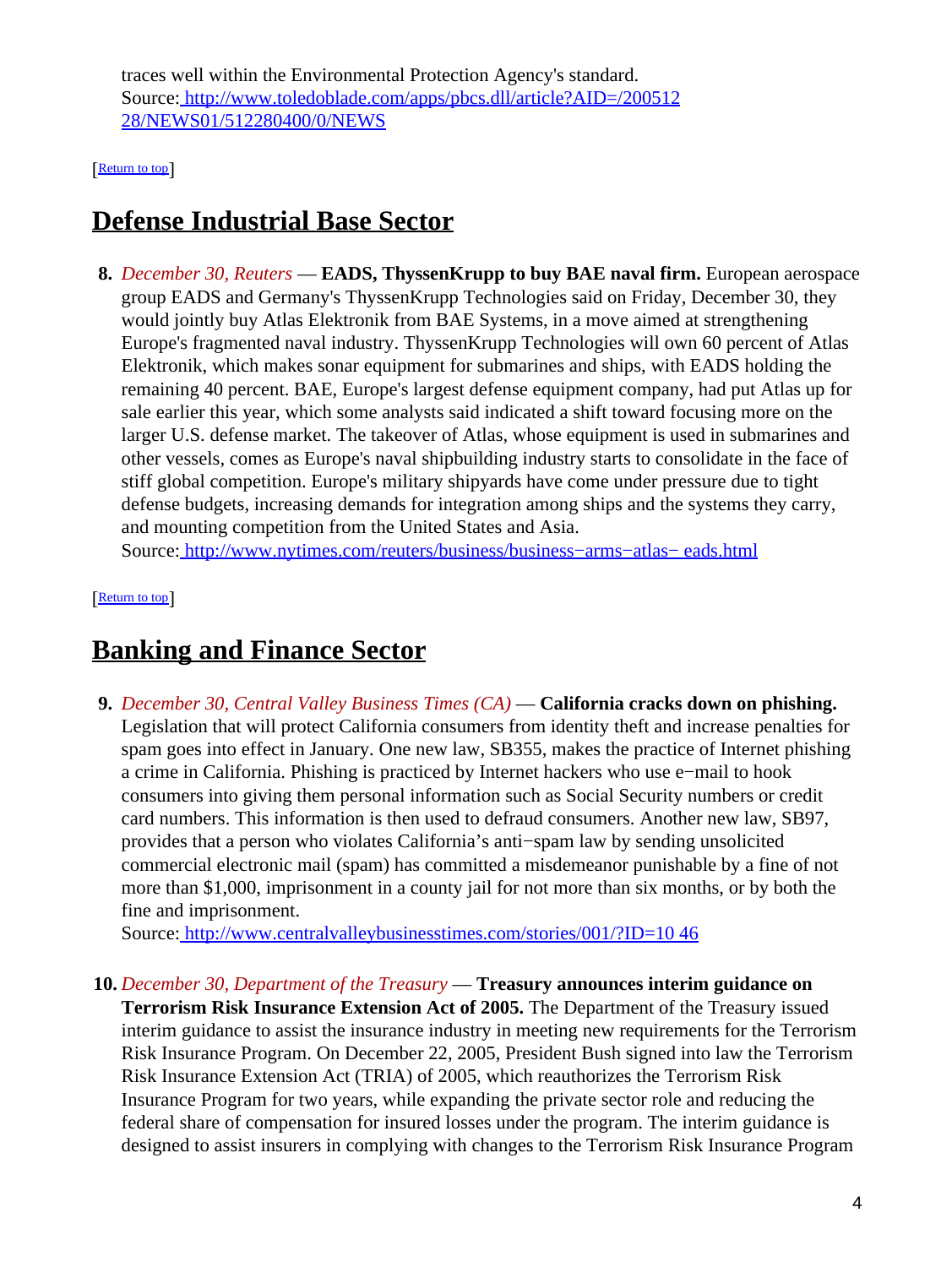made by the Extension Act, many of which come into effect on January 1, 2006. The guidance responds to a number of operational issues that arise under the new law, including: continuing compliance with TRIA's mandatory availability and policyholder disclosure requirements; determination of the types of property and casualty insurance now included and newly excluded from TRIA; and how the newly enacted program trigger for the federal share of compensation will work.

Interim Guidance on Terrorism Risk Insurance Extension Act of 2005: [http://www.treasury.gov/offices/domestic−finance/financial−i](http://www.treasury.gov/offices/domestic-finance/financial-institution/terrorism-insurance/pdf/interim_guidance_dec292005.pdf) [nstitution/terrorism−insurance/pdf/interim\\_guidance\\_dec29200 5.pdf](http://www.treasury.gov/offices/domestic-finance/financial-institution/terrorism-insurance/pdf/interim_guidance_dec292005.pdf) Source[: http://www.treasury.gov/press/releases/js3066.htm](http://www.treasury.gov/press/releases/js3066.htm)

- **11.** *December 30, Associated Press* — **Bank of America to close MBNA deal.** Beginning Sunday, January 1, Bank of America Corp. will complete its \$35 billion acquisition of MBNA Corp. When the paperwork is complete, the nation's second−largest bank will have 40 million active credit card accounts on its ledger, making it one of the leading worldwide payments−services companies and issuers of credit, debit and prepaid cards based on total purchase volume. MBNA is the leader in so–called affinity marketing, with established branding relationships with more than 5,000 organizations and financial institutions. Source[: http://biz.yahoo.com/ap/051230/bank\\_of\\_america\\_mbna.html?.v= 8](http://biz.yahoo.com/ap/051230/bank_of_america_mbna.html?.v=8)
- **12.** *December 31, Australian Associated Press* — **More e−mail banking scams emerge.** New hoax Websites involved in an e−mail banking scam have started springing up in Australia in place of sites already shut down. Three major Australian banks −− National Australia Bank (NAB), Westpac Bank, and the Commonwealth Bank −− earlier reported that customers had been targeted with bogus bank e−mails from websites in Asia and Europe. Often bearing what looked like official letterheads, the e−mails asked for banking details, for either security or software upgrades. The scam's aim is to steal bank customers' personal information by capturing their passwords and log−on details when they click on an e−mail link. Some e−mails also contained Trojans. The NAB and Australian Federal Police had managed to close down eight Websites in China, Turkey, Korea, and Germany that had been linked to the "phishing" scam operating Australia−wide. However, NAB spokesperson Mikala Sabin said late Friday, December 30, the bank detected three more scam Websites, which it is in the process of putting out of action as well. Westpac Bank head of media relations David Lording said, "This is a large attack, certainly one of the largest that we have seen for some time." Source[: http://www.theage.com.au/news/national/more−email−banking−sc](http://www.theage.com.au/news/national/more-email-banking-scams-emerge/2005/12/31/1135915700231.html) [ams−emerge/2005/12/31/1135915700231.html](http://www.theage.com.au/news/national/more-email-banking-scams-emerge/2005/12/31/1135915700231.html)

#### [[Return to top](#page-0-1)]

## <span id="page-4-1"></span>**Transportation and Border Security Sector**

<span id="page-4-0"></span>**13.** *January 01, Associated Press* — **Angry Amtrak travelers reach New York 28 hours late.** Amtrak's Silver Meteor train arrived in New York from Orlando, FL, more than 28 hours late on New Year's Eve, releasing more than 100 exhausted, hungry and angry passengers. Their train had been stuck in Jacksonville, FL, for half a day because of a derailed CSX freight train, then stopped again in rural Georgia as they waited for the tracks to reopen. A litany of complaints echoed through New York's Penn Station as 100 passengers finally stepped off the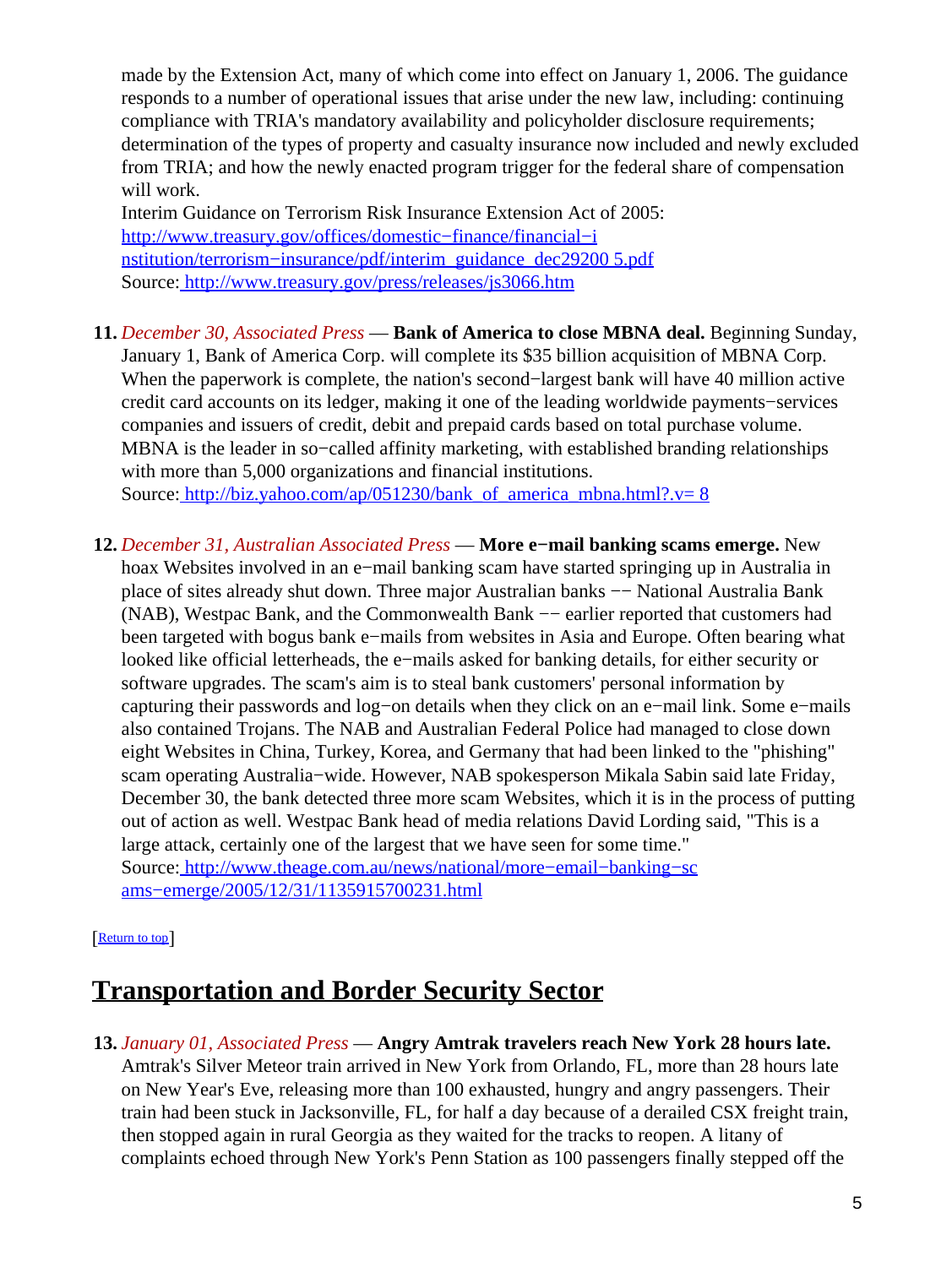escalator from the tracks below. Amtrak said it was unfortunate the derailment occurred along the main corridor between the Northeast and the Southeast regions. "We were unable to take an alternate route," Amtrak spokesperson Tracy Connell said. "We deeply regret the inconvenience to our passengers and the delay." Some train cars ran out of toilet paper. People ran out of money to buy food. Young children were cranky and scared, and some adults were concerned about running out of medications, passengers said. A passenger said the only free meal Amtrak offered during the delay was a sandwich, a can of soda and chips. No water. Many passengers said they wanted refunds. It costs from \$100 to \$200 per person to travel from Orlando to New York, depending on the seating class.

Source[: http://www.usatoday.com/news/nation/2005−12−30−amtrak−delay\\_ x.htm](http://www.usatoday.com/news/nation/2005-12-30-amtrak-delay_x.htm)

**14.** *December 30, Department of Transportation* — **Pipeline safety agency proposes fine against Oklahoma operator for safety violations.** The Department of Transportation's Pipeline and Hazardous Materials Safety Administration (PHMSA) on Thursday, December 29, proposed a \$600,000 fine against Williams Gas Pipeline−Transco of Tulsa, OK, for federal pipeline safety violations resulting in the release of natural gas and the evacuation of over 850 school children and other residents in a heavily populated northern Virginia neighborhood. This action follows PHMSA's investigation of an October 3, 2005 incident in Chantilly, VA, in which Williams' workers struck the company's own 36−inch natural gas pipeline during maintenance operations. During the investigation, PHMSA's inspectors determined Williams failed to properly locate its underground pipelines for digging or excavation activities; failed to ensure personnel performing covered tasks were appropriately qualified; did not follow written procedures for conducting operations and maintenance activities; and neglected to provide proper pipeline records −− including construction maps −− to appropriate personnel. The proposed fine demonstrates PHMSA, a stepped–up effort to improve operator safety performance and promote compliance, said PHMSA Acting Administrator Brigham A. McCown. He added that his agency is considering tougher requirements for all operator qualifications as a result of the Chantilly and other incidents.

Source[: http://www.dot.gov/affairs/phmsa0405.htm](http://www.dot.gov/affairs/phmsa0405.htm)

<span id="page-5-0"></span>**15.** *December 30, Department of Homeland Security* — **DHS completes foundation of biometric entry system.** The Department of Homeland Security's (DHS) US−VISIT program has completed installation of biometric entry capabilities at 104 land border ports, as mandated by Congress. Biometric entry capabilities are now deployed at all fixed ports of entry open to US−VISIT travelers. US−VISIT installed biometric entry procedures at the 50 busiest land border ports along the U.S. Canada and U.S.−Mexico land borders as of December 29, 2004, meeting the December 31, 2004 deadline. The deployment of biometric entry procedures to each of the remaining 104 land border ports of entry is also ahead of the congressional deadline of December 31, 2005. US−VISIT is a continuum of security measures that collect biometric and biographic information from visitors at U.S. visa−issuing posts upon their arrival and departure from U.S. air, sea and land border ports. The program enhances security by verifying each visitors' identity and by comparing their biometric and biographical information against watch lists of terrorists, criminals, and immigration violators. Since January 2004, US−VISIT has processed more than 44 million visitors, which makes the program the largest−scale application of biometrics in the world. US−VISIT currently applies to all visitors entering the United States, regardless of country of origin, or whether they are traveling on a visa with certain exemptions.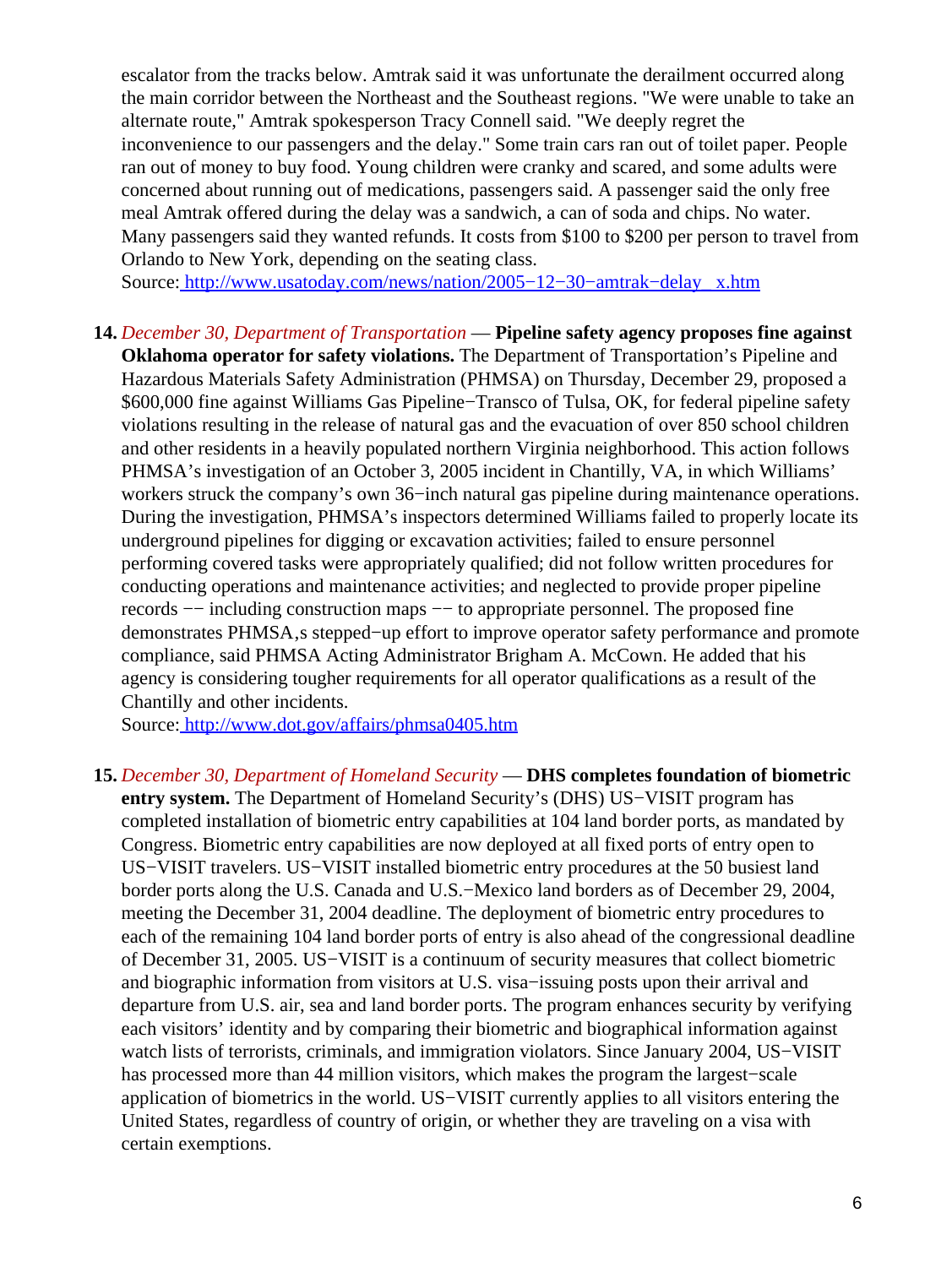Source[: http://www.dhs.gov/dhspublic/interapp/press\\_release/press\\_re lease\\_0823.xml](http://www.dhs.gov/dhspublic/interapp/press_release/press_release_0823.xml)

**16.** *December 29, Times Online (UK)* — **Air−rage passenger dumped on island.** A drunken passenger who abused cabin crew on a flight to Tenerife spent 36 hours castaway after the airline abandoned him on a tiny island in the Atlantic, 300 miles from his destination. Monarch Airlines said that the man became rude and aggressive towards staff shortly after flight ZB558 took off from Manchester, England, on Tuesday evening, December 27. When he refused to calm down, the pilot took the decision to divert the plane and make an unscheduled stop−off at an airstrip on the tiny Portuguese island of Porto Santo. The passenger was frogmarched out −− and his luggage removed from the hold −− before the Airbus A321 carrying 200 other passengers took off again, leaving him behind. Porto Santo, described as an island paradise with a population of fewer than 5,000, is a two−hour ferry ride away from the nearest major airport on Madeira. An officer at the airport's police station told Times Online that the man had remained on the island until Thursday morning, December 29, when he managed to book a seat on a German charter flight to the Canary Islands. A spokesperson for Monarch, the Italian−owned operation based in Manchester, explained that the man had put the safety of other passengers in danger. Keith Bill, of British Airline Pilots' Association, said that the captain of any aircraft has wide−ranging powers to deal with troublemakers who threaten the safety of other passengers.

Source[: http://www.timesonline.co.uk/article/0,,2−1962371,00.html](http://www.timesonline.co.uk/article/0,,2-1962371,00.html)

[[Return to top](#page-0-1)]

# <span id="page-6-0"></span>**Postal and Shipping Sector**

Nothing to report. **[Return to top](#page-0-1)** 

# <span id="page-6-1"></span>**Agriculture Sector**

**17.** *January 01, Associated Press* — **Government says Wyoming now free of viral livestock disease.** Federal officials have declared a Riverton, WY, area farm free of vesicular stomatitis (VS), lifting the last of the quarantines on affected livestock in the state, the Wyoming Livestock Board announced Thursday, December 29. Owen Henderson of the U.S. Department of Agriculture's Animal and Plant Health Inspection Service conducted his final examination of the Fremont County farm on Wednesday, December 28, and found all of the animals to be healthy. VS is a viral disease characterized by blister−like lesions on the mouths and tongues of horses, cattle and other livestock. The disease is rarely fatal, but it can cause painful sores, and animals might refuse food and water, causing weight loss and reducing their market value. Wyoming, which hadn't had a case of VS in nearly a decade before the first August diagnosis, was one of several states to have VS outbreaks this year; Montana and Nebraska were able to lift their quarantines last month. In Wyoming, horses and cattle on 141 farms in 15 counties were infected.

Source[: http://www.casperstartribune.net/articles/2006/01/01/news/wy](http://www.casperstartribune.net/articles/2006/01/01/news/wyoming/e470daa01b7fdad2872570e600828c01.txt) [oming/e470daa01b7fdad2872570e600828c01.txt](http://www.casperstartribune.net/articles/2006/01/01/news/wyoming/e470daa01b7fdad2872570e600828c01.txt)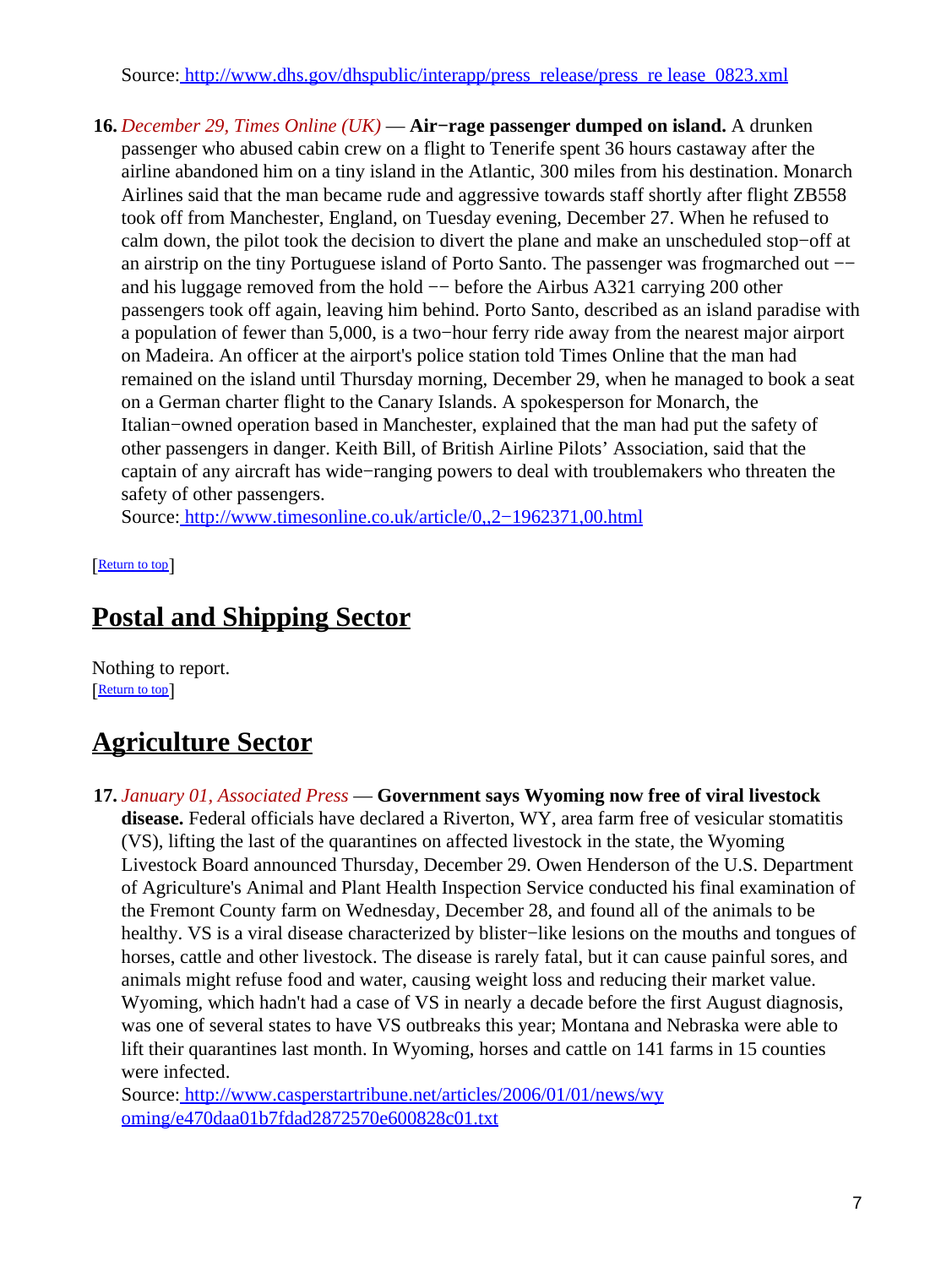**18.** *December 31, Associated Press* — **Chronic wasting disease spreads.** Officials on Thursday, December 29, said chronic wasting disease (CWD) has been found in two deer in Colorado outside an area in the north−central part of the state where the disease had previously been documented. One deer was found in poor physical condition by a landowner west of Bonny Reservoir near Burlington, said Michael Seraphin of the Colorado Division of Wildlife. The second deer was found dead on Colorado 96 west of Pueblo. Both animals tested positive after tissue was sent to Colorado State University's Veterinary Diagnostics Laboratory. CWD information: [http://www.cwd−info.org/](http://www.cwd-info.org/)

Source[: http://www.casperstartribune.net/articles/2005/12/31/news/re](http://www.casperstartribune.net/articles/2005/12/31/news/regional/de57c990f15f8be7872570e7007551f9.txt) [gional/de57c990f15f8be7872570e7007551f9.txt](http://www.casperstartribune.net/articles/2005/12/31/news/regional/de57c990f15f8be7872570e7007551f9.txt)

**19.** *December 30, Reuters* — **China reveals new outbreak of foot−and−mouth disease.** An outbreak of foot−and−mouth disease (FMD) forced the killing of 91 cattle in northeastern China. Cattle on a farm in Shandong province developed symptoms this month. The culling commenced on December 29 after cattle were found to have contracted the disease, the agricultural ministry said Friday, December 30. The provincial government has since quarantined the farm where the outbreak occurred, and ordered inoculations for animals in the area. This year alone, China has killed and incinerated thousands of head of cattle to control the outbreak of the Asia type 1 FMD, officials say. Outbreaks have been reported on the outskirts of Beijing, neighboring Hebei province, eastern Jiangsu province, the western region of Xinjiang, and in Shandong.

FMD information: [http://www.oie.int/eng/maladies/fiches/A\\_A010.HTM](http://www.oie.int/eng/maladies/fiches/A_A010.HTM) Source[: http://today.reuters.com/news/newsArticle.aspx?type=worldNew](http://today.reuters.com/news/newsArticle.aspx?type=worldNews&storyID=2005-12-31T034140Z_01_KNE113215_RTRUKOC_0_US-CHINA-FOOTANDMOUTH.xml&archived=False) s&storyID=2005-12-31T034140Z\_01\_KNE113215\_RTRUKOC\_0\_US-CHINA [−FOOTANDMOUTH.xml&archived=False](http://today.reuters.com/news/newsArticle.aspx?type=worldNews&storyID=2005-12-31T034140Z_01_KNE113215_RTRUKOC_0_US-CHINA-FOOTANDMOUTH.xml&archived=False)

### [[Return to top](#page-0-1)]

## <span id="page-7-0"></span>**Food Sector**

- **20.** *December 31, Chicago Tribune (IL)* — **U.S. to investigate mercury levels in canned fish.** The U.S. Food and Drug Administration (FDA) will investigate whether tens of millions of cans of tuna sold each year contain potentially hazardous levels of mercury. Responding to a Chicago Tribune series on mercury in fish, the FDA said it will review the possibility that there are elevated mercury levels in some cans of light tuna. The Chicago Tribune revealed that the U.S. tuna industry is using a potentially high−mercury tuna species, yellowfin, to make about 15 percent of the 1.2 billion cans of light tuna sold annually. In an interview, David Acheson, the FDA's chief medical officer, said the agency had been unaware that some canned light tuna was made with a species that often is high in mercury. "We will definitely look at it through our office of seafood and determine whether there is something that requires further pursuit," Acheson said. He could not say exactly what the investigation would entail or whether the agency would conduct additional testing of canned tuna. Source[: http://www.chicagotribune.com/news/nationworld/chi−051231021](http://www.chicagotribune.com/news/nationworld/chi-0512310211dec31,1,2450043.story?coll=chi-newsnationworld-hed) [1dec31,1,2450043.story?coll=chi−newsnationworld−hed](http://www.chicagotribune.com/news/nationworld/chi-0512310211dec31,1,2450043.story?coll=chi-newsnationworld-hed)
- **21.** *December 30, U.S. Food and Drug Administration* — **Consumer alert issued on contaminated pet food.** The U.S. Food and Drug Administration (FDA) is conducting an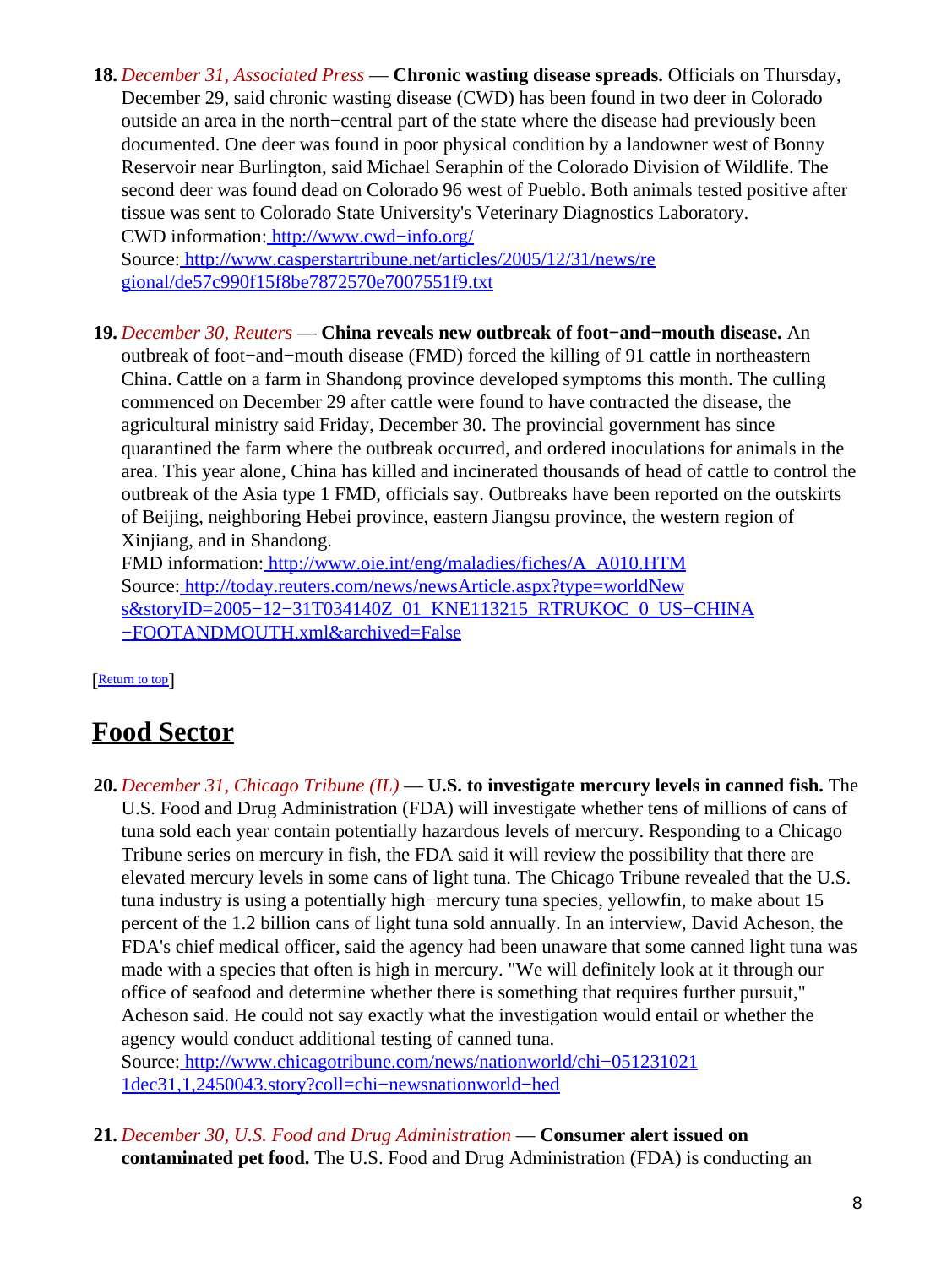investigation into the deaths and illnesses of dogs that consumed pet food contaminated with a potent toxin called aflatoxin. To date, FDA is aware of 23 dogs that have died and another 18 dogs that have become ill. The pet food is made by Diamond Pet Food at its Gaston, SC, facility. Aflatoxin comes from a fungus found on corn and other crops and can cause severe liver damage in pets. FDA also has discovered that some of the recalled product was exported to at least 29 countries, including countries within the European Union. These countries have been notified. FDA is continuing to investigate the situation and is working closely with the state feed regulatory agencies in the affected states.

Additional recall information: [http://www.fda.gov/oc/po/firmrecalls/diamond12\\_05.html](http://www.fda.gov/oc/po/firmrecalls/diamond12_05.html) Source[: http://www.fda.gov/bbs/topics/NEWS/2005/NEW01290.html](http://www.fda.gov/bbs/topics/NEWS/2005/NEW01290.html)

[[Return to top](#page-0-1)]

## <span id="page-8-1"></span>**Water Sector**

Nothing to report. [[Return to top](#page-0-1)]

## <span id="page-8-2"></span>**Public Health Sector**

**22.** *January 01, Honolulu Advertiser (HI)* — **Flu plan foresees 1,000 dead, roads closed.** The state plan to cope with an influenza pandemic in Hawaii paints a grim picture of the possibility of overwhelmed hospitals, 1,000 influenza deaths statewide in eight weeks, and hospital workers who become sick themselves trying to cope with the outbreak. The model the state used to estimate the impact of an influenza pandemic assumes one in four people statewide would become ill, and 5,000 would need to be hospitalized in an eight−week outbreak. The draft "Pandemic Influenza Preparedness and Response Plan" warns that the state's isolation may mean outside help will be slow to arrive. The draft Hawaii plan, which is pending final approval from state Health Director Chiyome Fukino, calls for the Health Department to stockpile and assume control over all antiviral medicines as an alert is issued or influenza virus first appears in animals. A state Health Department Operations Center would be activated as the first cases appear in humans, with hospitals and laboratories preparing their "surge capacity" to cope with expected additional patients. As it becomes clear the virus is being transmitted between humans, the plan calls for quarantine and isolation efforts to try to stop the influenza spread.

State report: [http://the.honoluluadvertiser.com/dailypix/2006/Jan/01/flupl an.pdf](http://the.honoluluadvertiser.com/dailypix/2006/Jan/01/fluplan.pdf) Source[: http://www.honoluluadvertiser.com/apps/pbcs.dll/article?AID=](http://www.honoluluadvertiser.com/apps/pbcs.dll/article?AID=/20060101/NEWS15/601010334/1001/NEWS) [/20060101/NEWS15/601010334/1001/NEWS](http://www.honoluluadvertiser.com/apps/pbcs.dll/article?AID=/20060101/NEWS15/601010334/1001/NEWS)

<span id="page-8-0"></span>**23.** *January 01, Associated Press* — **U.S. says it's making progress on bird flu.** The U.S. is making fast progress in preparations for a bird flu pandemic, including measures to close down schools and quarantine the sick, but vaccine supplies remain inadequate, health officials said Sunday, January 1. "We've got a lot of work to do," said Julie Gerberding, director of the U.S. Centers for Disease Control and Prevention, citing "bottlenecks" in vaccine production and the delivery of health care if there's an outbreak. Gerberding said some immediate measures to combat the flu in the U.S. and worldwide would include isolating the sick and their immediate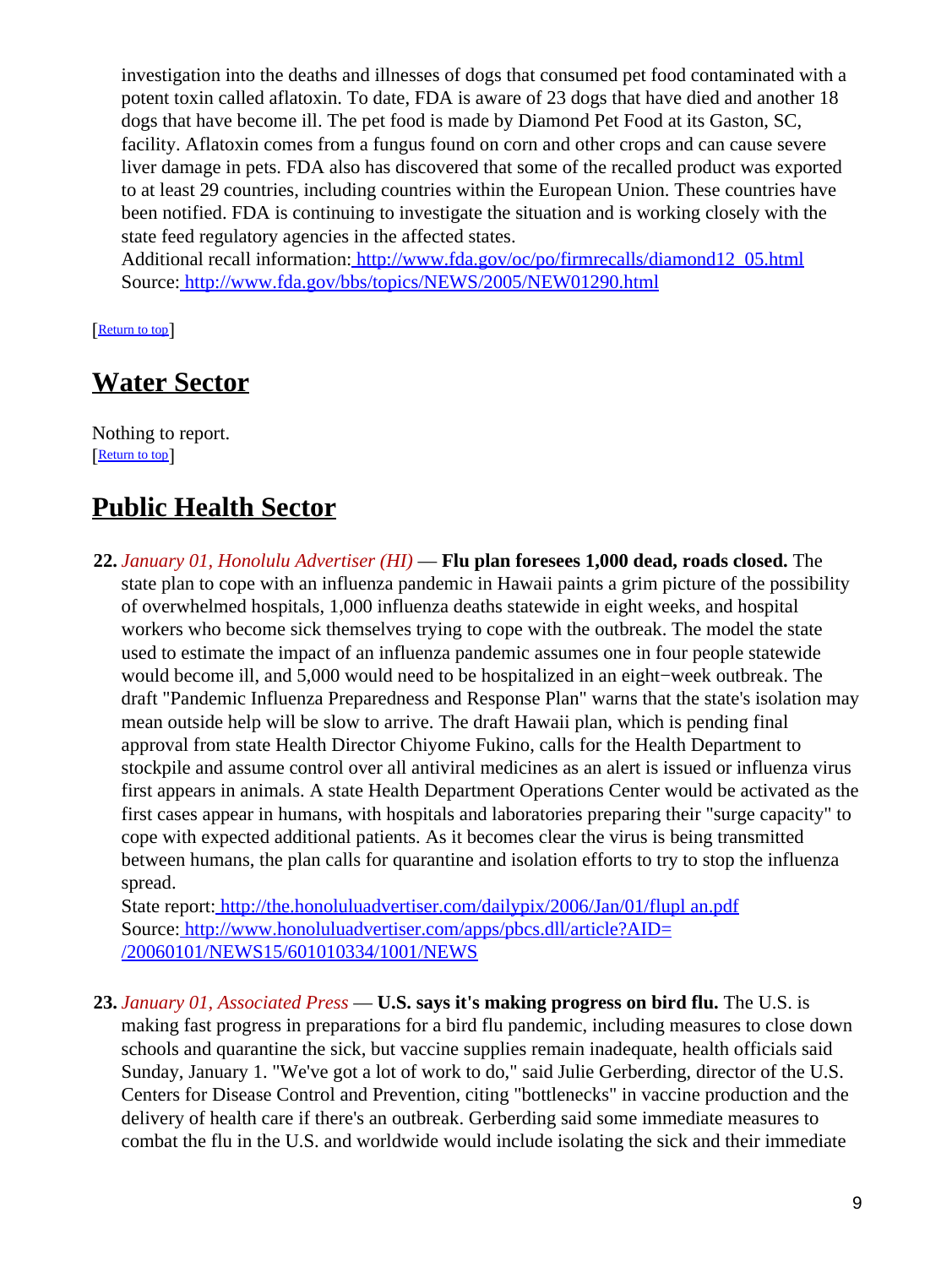contacts. President Bush last week signed a bill that gives \$3.8 billion to prepare for bird flu. U.S. Department of Health and Human Services Secretary Mike Leavitt, appearing on CNN's "Late Edition," praised the money approved by Congress as a good step that will fund one year of preparedness efforts. Still, he said the U.S. is not ready, saying additional money is needed to ensure there would be enough vaccine supplies for all Americans within six months of an initial outbreak. State and local governments also need to step up efforts, Leavitt said. Source[: http://www.washingtonpost.com/wp−dyn/content/article/2006/01](http://www.washingtonpost.com/wp-dyn/content/article/2006/01/01/AR2006010100402.html) [/01/AR2006010100402.html](http://www.washingtonpost.com/wp-dyn/content/article/2006/01/01/AR2006010100402.html)

**24.** *December 31, New York Newsday* — **Bioterror team took note of case.** Suffolk County, NY's bioterrorism response system and a quick−thinking emergency room doctor quickly picked up the anomaly of two people dying minutes apart at a Southampton dialysis clinic −− which led to the medical facility's prompt shutdown, Executive Steve Levy said Friday, December 30. The alert system was set up by the county to detect public health emergencies such as an avian flu outbreak or an anthrax attack. Southampton Hospital officials said a preliminary check showed nothing wrong with the equipment or treatment, but the state Health Department immediately launched an investigation. The county learned of the cardiac arrests at the Southampton Hospital Regional Dialysis Center when health department workers at the county's emergency services bunker in Yaphank noticed two ambulance calls to the clinic. And after EMTs called him about the deaths, a Stony Brook University Hospital emergency room physician, Peter Viccellio, contacted Patricia Dillon, the county health department director of communicable diseases. She telephoned the clinic and persuaded them to immediately stop treating patients, Levy said.

Source[: http://www.nynewsday.com/news/health/ny−libio314570682dec31,](http://www.nynewsday.com/news/health/ny-libio314570682dec31,0,6584531.story?coll=ny-health-headlines) [0,6584531.story?coll=ny−health−headlines](http://www.nynewsday.com/news/health/ny-libio314570682dec31,0,6584531.story?coll=ny-health-headlines)

**25.** *December 30, Associated Press* — **Four western states report flu widespread.** Arizona, Utah, California, and New Mexico report widespread flu infections, according to the U.S. Centers for Disease Control and Prevention's weekly flu report. The nation's flu season typically peaks in January, February, or March. The number of flu cases is not known. Many patients do not report cases to doctors, and doctors may not test specifically for flu in people who do seek treatment, officials said. Wait times at some emergency rooms in metropolitan Phoenix are getting longer as flu patients seek treatment, leading some hospitals to rearrange their staffing plans. A spot check of a few hospitals in New Mexico found none inundated by patients. But doctors' offices, urgent care centers, and some emergency rooms in Albuquerque reported an increase in cases. In Los Angeles, about six percent of visitors to clinics and hospitals reported influenza−type symptoms. That figure was nearly 12 percent in the San Francisco area. At the University of Utah Hospital in Salt Lake City, doctors saw an influx of emergency room patients with flu−like symptoms during the week before Christmas. But the increase was not significantly higher than in busy periods in previous years.

Weekly Report[: http://www.cdc.gov/flu/weekly/fluactivity.htm](http://www.cdc.gov/flu/weekly/fluactivity.htm) Source[: http://abcnews.go.com/Health/wireStory?id=1457697](http://abcnews.go.com/Health/wireStory?id=1457697)

**26.** *December 29, Queens Chronicle (NY)* — **Disaster drill mandated at the New Parkway Hospital.** The New Parkway Hospital, in conjunction with elements of the New York City EMS, recently held a mandated disaster drill to determine the hospital's readiness in the event of a healthcare emergency. Volunteers were told that they had just been exposed to an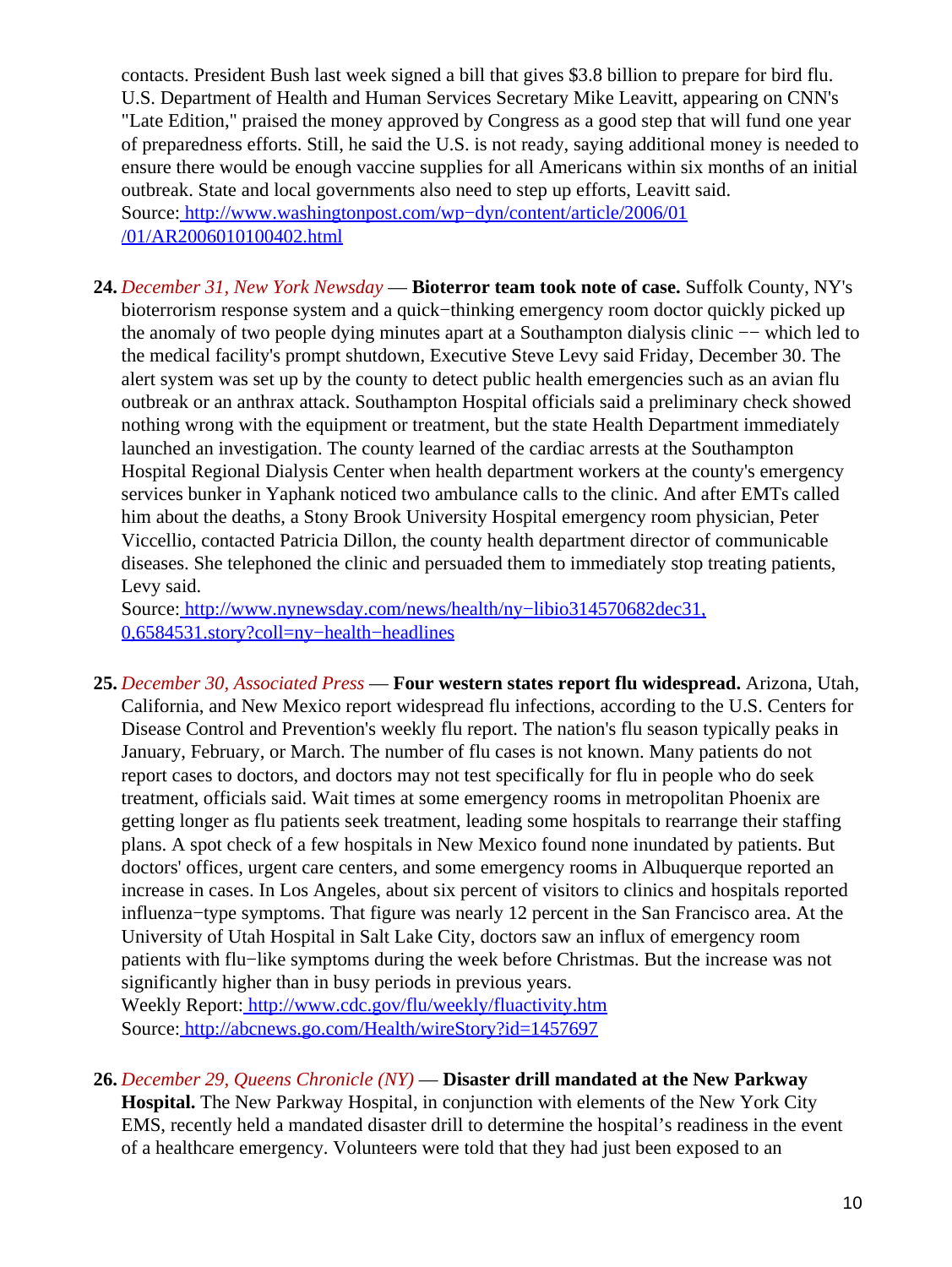unidentified nerve agent, in the local subway. They were then informed as to what symptoms and injuries they were to exhibit to emergency services personnel, at the scene, and at the New Parkway Hospital. Upon arriving at the hospital, victims were immediately triaged by hospital personnel wearing protective gowns and masks. Susana Tinsay, the New Parkway Hospital's director of Emergency Services, coordinated the disaster drill. She interviewed real patients in the hospital emergency room after the drill, in an effort to determine how well these patients were attended to during the drill.

Source[: http://www.zwire.com/site/news.cfm?newsid=15834752&BRD=1863&](http://www.zwire.com/site/news.cfm?newsid=15834752&BRD=1863&PAG=461&dept_id=152656&rfi=6) [PAG=461&dept\\_id=152656&rfi=6](http://www.zwire.com/site/news.cfm?newsid=15834752&BRD=1863&PAG=461&dept_id=152656&rfi=6)

**27.** *December 29, Grand Island Independent (NE)* — **Rare but potentially serious illness**

**identified in Nebraska.** Two cases of a bacterial infection that rarely manifests itself in human beings have been detected in Grand Island, NE, prompting health officials to issue a warning to the community. Tularemia, also known as "rabbit fever," is typically found in animals. "We've had two cases in two weeks, and that's pretty exceptional," said Michelle Ellermeier, epidemiology nurse at the state Health Department. "We usually see three to four cases a year, so we felt it necessary to let people know it was out there." The disease, which is not transmitted from person to person, is a rare but potentially serious bacterial infection that manifests itself as a severe skin infection.

Tularemia information[: http://www.bt.cdc.gov/agent/tularemia/index.asp](http://www.bt.cdc.gov/agent/tularemia/index.asp) Source[: http://www.theindependent.com/stories/122905/new\\_illness29.s html](http://www.theindependent.com/stories/122905/new_illness29.shtml)

[[Return to top](#page-0-1)]

## <span id="page-10-0"></span>**Government Sector**

**28.** *December 30, Midland Daily News (MI)* — **Courts cleared after bomb threat.** The threat of a bomb closed Michigan's Midland County Courthouse for part of the day Thursday, December 29. The threat, a phone call made by an adult male, was received by an employee at the Midland County Clerk's Office in the county building about 10:50 a.m. CST. Midland Police officers and Midland County Sheriff's deputies responded to the call and searched for about two hours after employees were evacuated, states a sheriff's office media release. No suspicious items were found, and the courthouse was reopened at 1 p.m. Until then, officers were stationed at the front doors turning away people as they approached the building. Patrol cars also were parked in front of the entrance. The courthouse has received other bomb threats in the past, the last two occurring in October 2001. In those cases, Michigan State Police search dogs were brought in to search for explosive devices. Security procedures at the courthouse have evolved to include screening all packages that come into the building, leading officials to be fairly certain there was nothing suspicious inside, Sheriff's Capt. Mike Goodall said. While the rate for solving cases of phoned−in threats is not high, the crime is taken seriously. Source[: http://www.ourmidland.com/site/news.cfm?newsid=15842031&BRD=](http://www.ourmidland.com/site/news.cfm?newsid=15842031&BRD=2289&PAG=461&dept_id=472542&rfi=6) [2289&PAG=461&dept\\_id=472542&rfi=6](http://www.ourmidland.com/site/news.cfm?newsid=15842031&BRD=2289&PAG=461&dept_id=472542&rfi=6)

[[Return to top](#page-0-1)]

# <span id="page-10-1"></span>**Emergency Services Sector**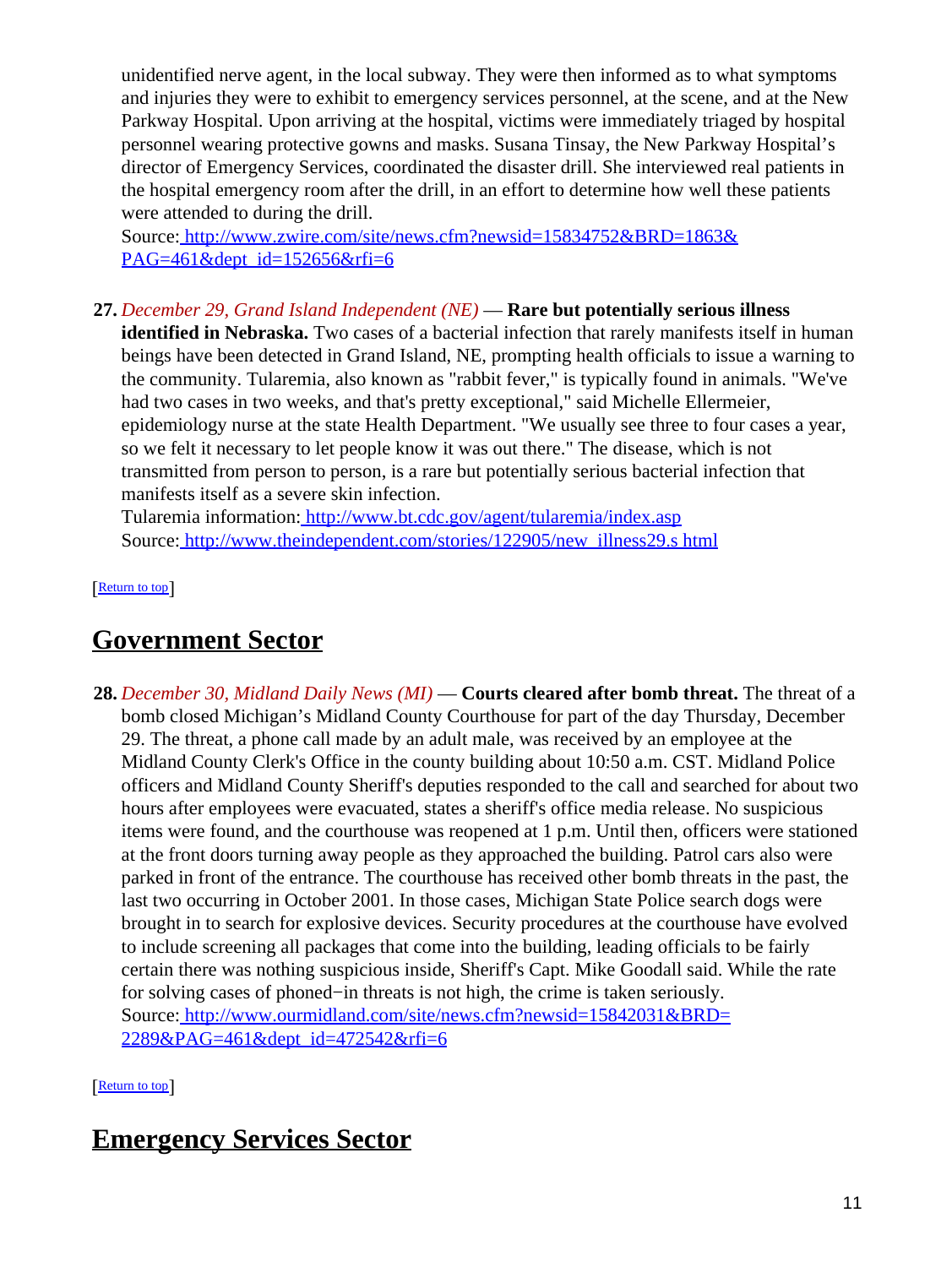**29.** *January 01, Los Angeles Times* — **Storm inundates California.** A powerful storm battered Northern California with torrential rains and widespread flooding Saturday, December 31. On Saturday, emergency crews waded through waist−deep water and dropped into flooded areas from helicopters to rescue several stranded residents in submerged vehicles and homes. Few injuries and no deaths were reported, but some residents in hard−hit areas said they experienced extensive property damage. Widespread flooding stretched east as far as Reno, NV, but was most serious along the Russian and Napa rivers. There, rising waters flooded homes and businesses and triggered evacuation of hundreds of residents. The storm had dumped between three and five inches of rain throughout the state in a 24−hour period, setting daily records in some areas of Northern California, said National Weather Service meteorologist Kathy Hoxsie. Marin County, just north of San Francisco, also reported serious flooding and mudslides that damaged a few homes. County officials deployed 100 emergency workers for rescue, evacuation and cleanup operations.

Source[: http://www.latimes.com/news/local/la−me−storm1jan01,0,150847](http://www.latimes.com/news/local/la-me-storm1jan01,0,1508479.story?coll=la-home-headlines) [9.story?coll=la−home−headlines](http://www.latimes.com/news/local/la-me-storm1jan01,0,1508479.story?coll=la-home-headlines)

#### [[Return to top](#page-0-1)]

# <span id="page-11-0"></span>**Information Technology and Telecommunications Sector**

**30.** *December 31, Security Focus* — **Blackberry Handheld JAD file browser denial of service vulnerability.** Blackberry Handheld devices are prone to a denial of service attack. The embedded Web browser will stop responding due to a dialog box that has not been properly dismissed when handling a malformed JAD (Java Application Description) file. Security Focus reports that the vendor has addressed this issue in version 4.0.2 of the Blackberry Device Software. The vendor encourages affected users to contact their service providers to obtain updated software.

Source[: http://www.securityfocus.com/bid/16099/solution](http://www.securityfocus.com/bid/16099/solution)

- **31.** *December 31, Security Focus* — **Blackberry Enterprise Server Router SRP Packet denial of service vulnerability.** The Blackberry Enterprise Server Router component is prone to a denial of service vulnerability. This vulnerability may be triggered by sending malformed SRP (Server Routing Protocol) packets to the router. This could only be exploited by an attacker who can communicate with the router. Security Focus reports that the vendor has acknowledged the issue and stated that it will be corrected in future releases. Security Focus is unaware of any vendor−supplied patches for this issue. Source[: http://www.securityfocus.com/bid/16100/solution](http://www.securityfocus.com/bid/16100/solution)
- **32.** *December 31, Security Focus* — **Blackberry Enterprise Server Attachment Service TIFF attachment denial of service vulnerability.** Research In Motion Blackberry Enterprise Server is prone to denial of service attacks. This issue affects the Attachment Service and may be triggered by a malformed TIFF attachment. The issue is reportedly caused by a heap−based buffer overflow. Security Focus reports that the vendor has stated that this issue will result in a denial of service, and it is therefore not believed that the issue is exploitable beyond a denial of service at the time of writing. This BID will be updated if further information is made available that contradicts this assumption. Security Focus is unaware of any vendor−supplied patches for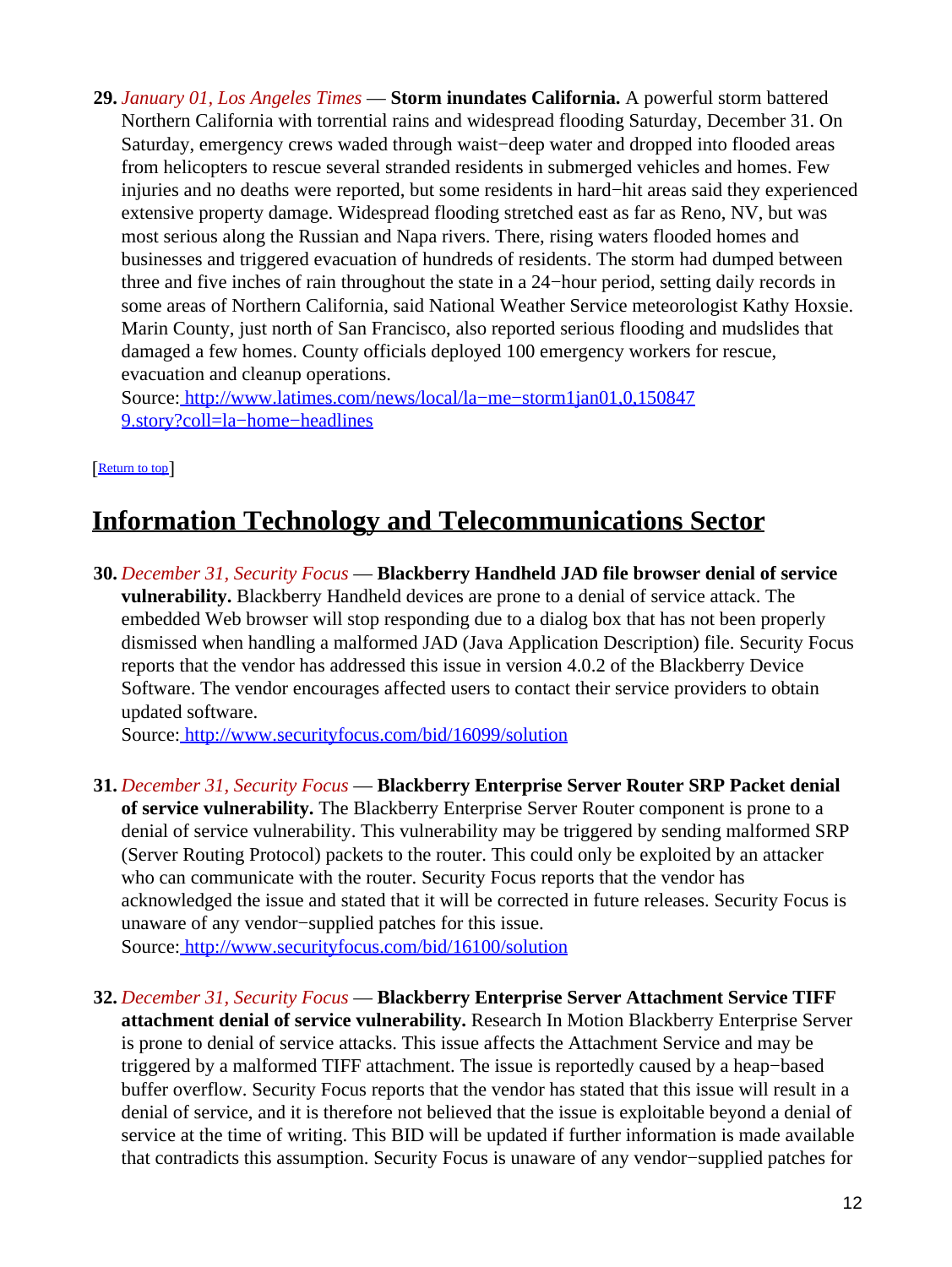this issue. Source[: http://www.securityfocus.com/bid/16098/solution](http://www.securityfocus.com/bid/16098/solution)

#### **33.** *December 28, Federal Computer Week* — **AT&T launches Webcast to update customers on**

**cybersecurity threats.** AT&T has developed a 24−hour Webcast modeled after TV news programs to provide its customers with up−to−the−minute information about cybersecurity threats. The AT&T Internet Security News Network (ISNN) provides live data and streaming video featuring the company's network security experts and forensic analysts. It is available to customers of AT&T Internet Protect, the company's alerting and monitoring service. AT&T monitors the Internet for security threats and realized it could offer its customers real−time warnings and advice to thwart cyberattacks. If AT&T sees a problem brewing, it can direct Internet Protect customers to the program's portal, where the company provides forensic data and recommendations for action. ISNN provides twice daily broadcasts and live emergency broadcasts that immediately follow security attacks. "Businesses and government entities need a variety of sources of information to be alerted to emerging threats and AT&T ISNN is one source of information with industry−leading experts regarding potential threats," said William Pelgrin, director of the New York State Office of Cybersecurity and Critical Infrastructure Coordination, in a statement. The success of ISNN has encouraged AT&T to consider providing it to the general public as a kind of cybersecurity C−Span. Source[: http://www.fcw.com/article91822−12−28−05−Web&newsletter%3Dye s](http://www.fcw.com/article91822-12-28-05-Web&newsletter%3Dyes)

### **Internet Alert Dashboard**

#### **DHS/US−CERT Watch Synopsis**

<span id="page-12-0"></span>**Over the preceding 24 hours, there has been no cyber activity which constitutes an unusual and significant threat to Homeland Security, National Security, the Internet, or the Nation's critical infrastructures.**

**US−CERT Operations Center Synopsis:** US−CERT is aware of a vulnerability reported within Microsoft Windows handling of corrupted Windows Metafiles (".wmf"). This vulnerability may be exploited through the viewing of a corrupted ".wmf" file or by viewing a malicious web site hosting a corrupted ".wmf" file. US−CERT is also aware that exploit code is publicly available and that there are active attempts to exploit this vulnerability. Once exploited, a remote attacker may be able to perform any of the following malicious activities:

\*Execute arbitrary code \*Cause a denial of service condition \*Take complete control of a vulnerable system

Although there is limited information concerning this reported vulnerability, US−CERT encourages users to not view ".wmf" files and system administrators to block ".wmf" files at the HTTP proxy and the SMTP level. US−CERT is also aware of reports that this vulnerability may affect users of Microsoft Internet Explorer as well as Mozilla Firefox. We will continue to update current activity as more information becomes available.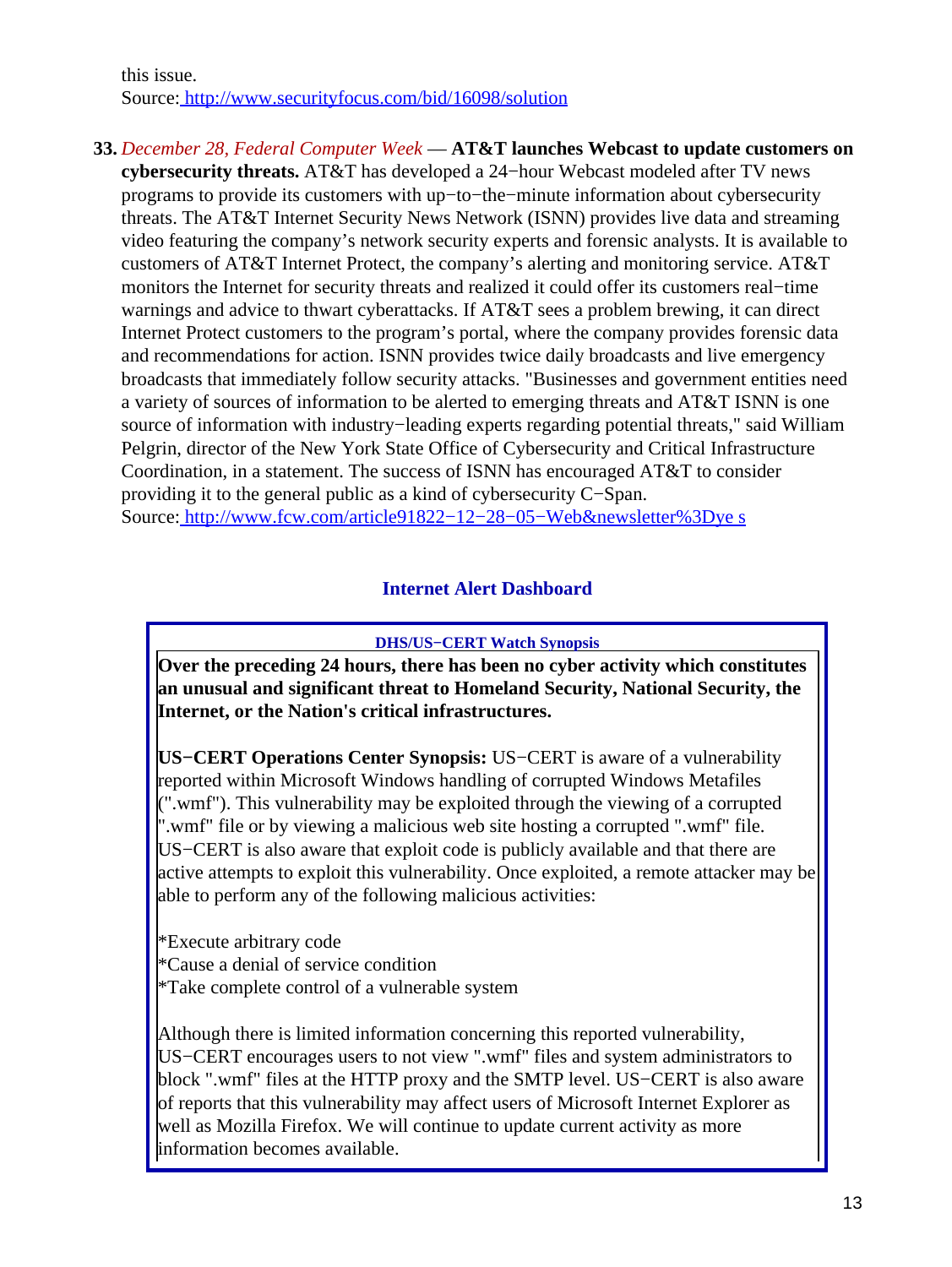For more information about this vulnerability please review: US−CERT Technical Cyber Alert TA05−363A−Microsoft Windows Metafile Handling Buffer Overflow: [http://www.us−cert.gov/cas/techalerts/TA05−362A.html](http://www.us-cert.gov/cas/techalerts/TA05-362A.html) US−CERT Vulnerability Note VU#181038 − Microsoft Windows Metafile handler buffer overflow:<http://www.kb.cert.org/vuls/id/181038>

Updated version of Ilfak Guilfanov's patch / ,msi file (NEW): Ilfak Guilfanov has released an updated version of his unofficial patch for the Window's WMF issue. SANS reverse engineered, reviewed, and vetted the version, which is available at[: http://handlers.sans.org/tliston/wmffix\\_hexblog13.exe](http://handlers.sans.org/tliston/wmffix_hexblog13.exe)

Note: If you've already successfully installed the patch, this new version adds nothing new. It only adds code to make it able to install on some other very specific configurations and code to recognize when the patch has already been installed. The Symantec DeepSight Threat Analyst Team has also verified that this hot−fix prevents exploitation of this issue. For additional information, please see: <http://isc.sans.org//diary.php?storyid=999>

Multiple Heap Buffer Overflow Vulnerabilities in Symantec Antivirus Library: US−CERT is aware of a third party report of multiple heap buffer overflows in the Symantec RAR decompression library (Dec2RAR.dll). Although there is limited information concerning this reported vulnerability, US−CERT encourages users and system administrators to consider filtering or disabling the scanning of RAR archives at email or proxy gateways.

More information can be found in US–CERT Vulnerability Note VU#305272: <http://www.kb.cert.org/vuls/id/305272>

| <b>Current Port Attacks</b> |                                                                                                                        |  |
|-----------------------------|------------------------------------------------------------------------------------------------------------------------|--|
| $\sqrt{Top 10}$             | $ 1026 \text{ (win-rpc)}, 27015 \text{ (halflife)}, 25 \text{ (smp)}, 445 \text{ (microsoft-ds)}, 80 \text{)} $        |  |
| <b>Target</b>               | (www), 32789 (---), 65534 (sbininitd), 53 (domain), 11093 (---),                                                       |  |
| <b>Ports</b>                | $135$ (epmap)                                                                                                          |  |
|                             | Source: http://isc.incidents.org/top10.html; Internet Storm Center                                                     |  |
|                             | To report cyber infrastructure incidents or to request information, please contact US-CERT at soc@us-cert.gov or visit |  |

their Website: [www.us−cert.gov.](http://www.us-cert.gov/)

Information on IT information sharing and analysis can be found at the IT ISAC (Information Sharing and Analysis Center) Website: [https://www.it−isac.org/.](https://www.it-isac.org/)

[[Return to top](#page-0-1)]

# <span id="page-13-0"></span>**Commercial Facilities/Real Estate, Monument &Icons Sector**

**34.** *December 31, Associated Press* — **Problems plague dams in New England.** Thousands of New England residents live and work downstream from centuries−old dams in need of repair, and fixing them could take years and millions of dollars, according to interviews and a review of government documents conducted by The Associated Press. An Associated Press review of documents in Rhode Island, Massachusetts, and Connecticut, as well as interviews with state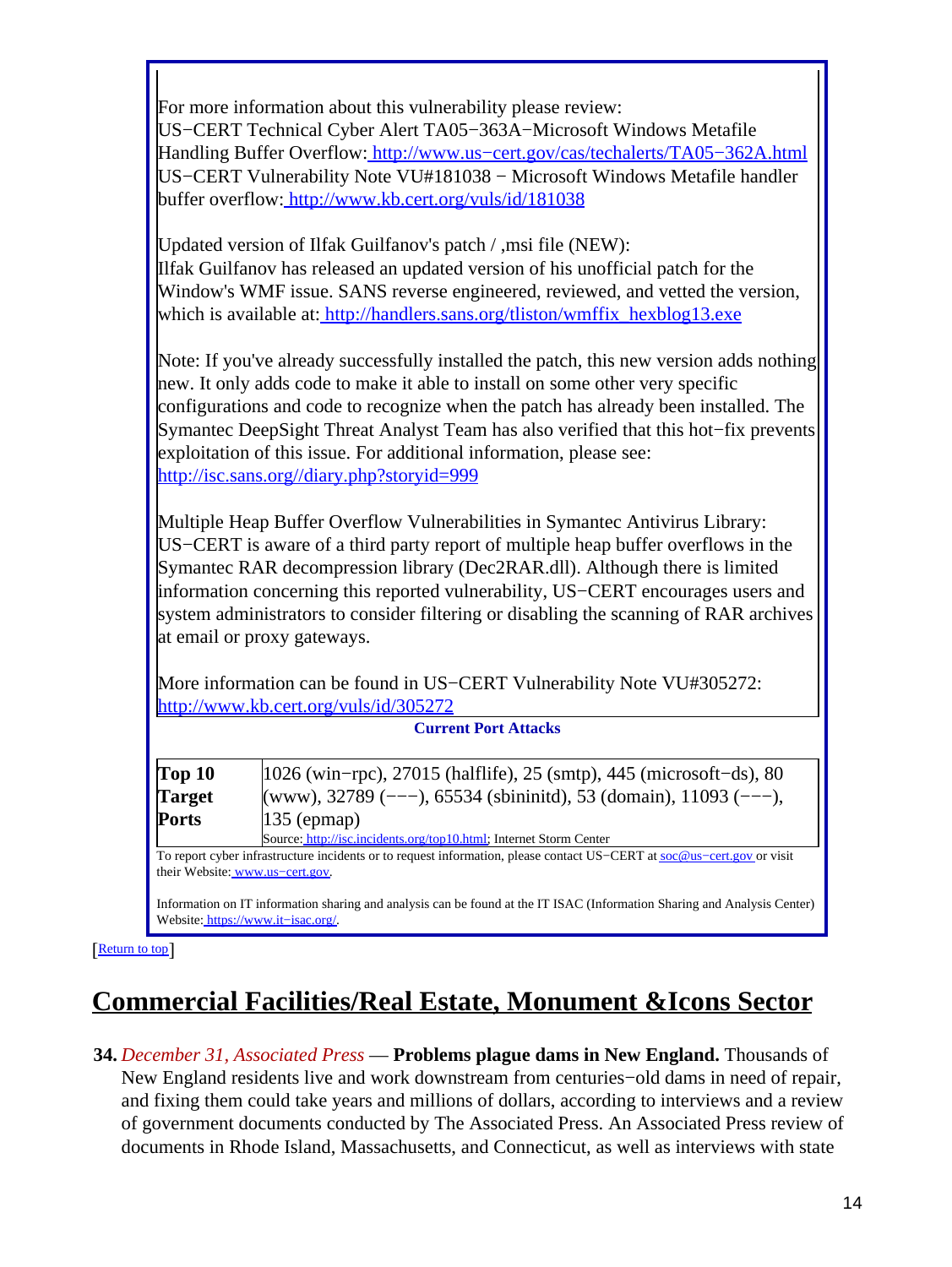officials and dam owners, found many dams are not inspected as often as they should be and some go years without recommended repairs. There are more than 7,000 registered dams in southern New England, according to state records. Many date to the late 1600s, said John Harris, director of Monadnock Institute of Nature, Place and Culture in New Hampshire. Dams that would likely kill someone or cause a lot of property damage if they failed are designated as "high hazard." Rhode Island listed 61 high−hazard dams, said David Chopy, who oversees dam inspections in Rhode Island. Massachusetts has 320 high−hazard dams, while Connecticut has 237. Federal guidelines call for high−hazard dams to be inspected every two years, but in many cases, they haven't been. None of the three states has enough inspectors to meet standards outlined by the Association of State Dam Safety Officials.

Source[: http://www.boston.com/news/nation/articles/2005/12/31/proble](http://www.boston.com/news/nation/articles/2005/12/31/problems_plague_dams_in_new_england/) [ms\\_plague\\_dams\\_in\\_new\\_england/](http://www.boston.com/news/nation/articles/2005/12/31/problems_plague_dams_in_new_england/)

[[Return to top](#page-0-1)]

# <span id="page-14-0"></span>**General Sector**

**35.** *January 02, CNN* — **A "perfect storm" for wildfires.** Conditions described as a "perfect storm" for wildfires continued Monday, January 2, in Oklahoma and Texas, where blazes have scorched tens of thousands of acres in less than a week. Oklahoma Governor Brad Henry has asked President Bush to declare an emergency in the state and commit federal resources to battling the fires. Firefighters also struggled Sunday, January 1, to contain fires across the prairies of north–central Texas — including one blaze west of Dallas that stretched for 35 miles, officials said. Authorities have blamed three deaths in Texas and one in Oklahoma on the fires. Oklahoma City firefighters late Sunday contained a grassland wildfire that destroyed several houses in a neighborhood on the city's northeast side, a spokesperson said. Central Oklahoma has had only a quarter−inch of rain since the end of October. High temperatures in recent days have ranged around 80 degrees, and strong, gusty winds have hampered firefighters' efforts, state Fire Marshal Robert Doke said. The smoke and soot stirred up by the fires have left terrain reminiscent of what was left by dust storms in Depression−era Oklahoma, Doke told CNN.

Source[: http://www.cnn.com/2006/US/01/02/wildfires/index.html](http://www.cnn.com/2006/US/01/02/wildfires/index.html)

[[Return to top](#page-0-1)]

## **DHS Daily Open Source Infrastructure Report Contact Information**

<span id="page-14-1"></span>[DHS Daily Open Source Infrastructure Reports](http://www.dhs.gov/iaipdailyreport) – The DHS Daily Open Source Infrastructure Report is a daily [Monday through Friday] summary of open−source published information concerning significant critical infrastructure issues. The DHS Daily Open Source Infrastructure Report is archived for ten days on the Department of Homeland Security Website: <http://www.dhs.gov/iaipdailyreport>

### **DHS Daily Open Source Infrastructure Report Contact Information**